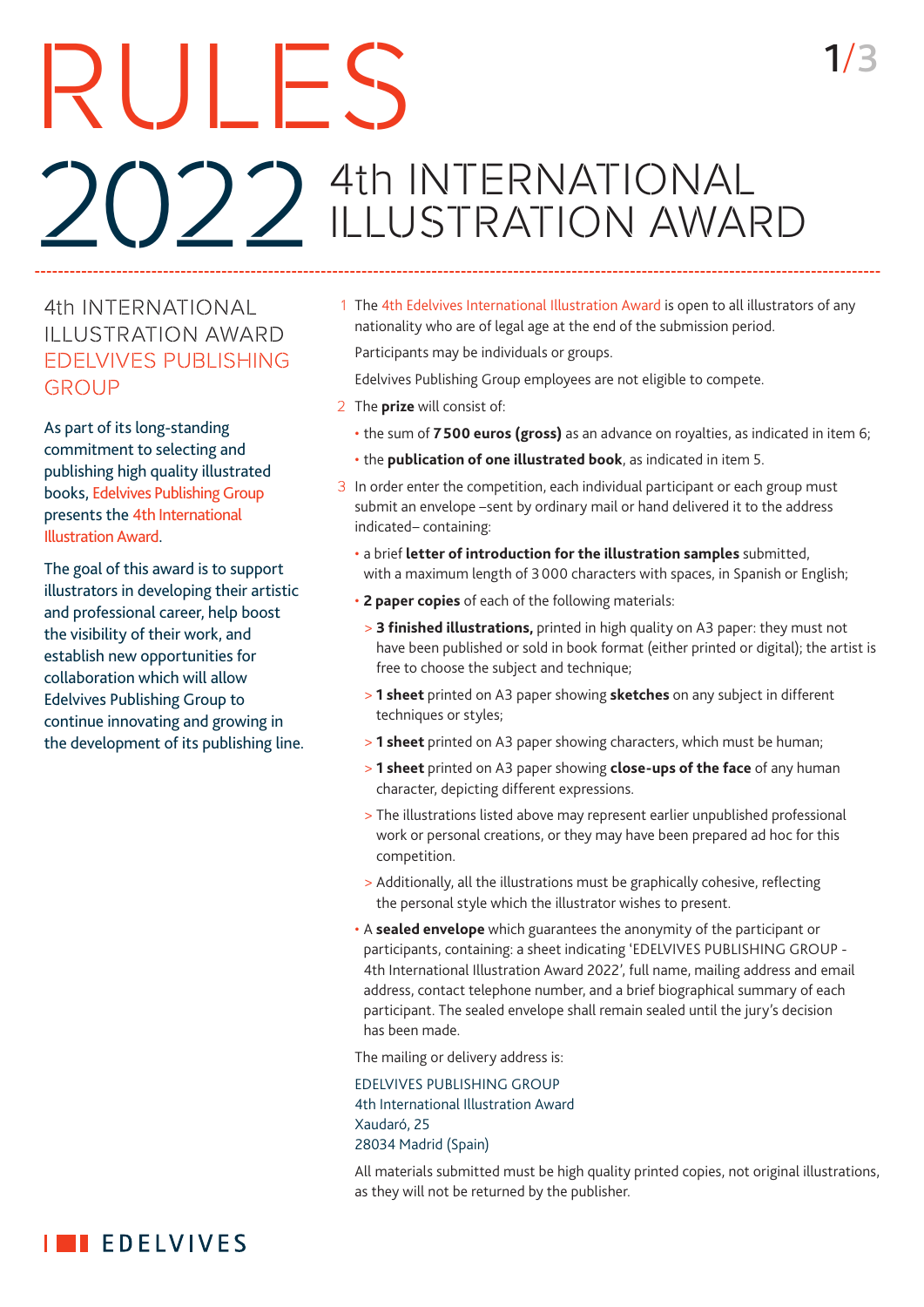# RULES 2022 4th INTERNATIONAL<br>LLUSTRATION AWARD

4th INTERNATIONAL ILLUSTRATION AWARD EDELVIVES PUBLISHING GROUP

- 4 The submission period begins when this call is published and closes on 31st May 2022. Any envelopes received after this date will only be accepted for competition if they are postmarked on that or a previous date.
- 5 The award to be granted includes **editing and publishing** by the Edelvives Publishing Group of an **illustrated work** (published or unpublished, fiction or non-fiction) by the winner or winners of the award.
	- The agreement will be reflected in a publication contract between the Edelvives Publishing Group and the winning participant or participants.
	- The publisher reserves the right to decide, depending on the winning participant or participants, **what book to publis**h.
	- The work may be published by any the **imprints of the Edelvives Publishing Group**.
	- The work will be published within no more than **two years of the decision**.
	- Once the decision has been made regarding the work, the winner or winners shall have a minimum of **three months** and a maximum of **six months** to produce the illustrations, depending on the characteristics of the same.
	- The winner or winners of the award undertake(s) to work in collaboration with the Edelvives Publishing Group's professional teams, in accordance with the contract established, to complete the project within the determined period and ensure that the editorial policy set by the Edelvives Publishing Group is followed.
	- The Edelvives Publishing Group expressly reserves the right not to publish the work in the event of breach on the part of the illustrator, when no agreement is reached regarding the project to be published or when publishing needs at the time make it advisable not to publish the work.
- 6 The **financial award** is €7500 (gross):
	- This amount will be granted as an advance against royalties for the work published, which will be deducted from the first and successive payments of royalties generated by all versions published by the Edelvives Publishing Group.
	- The winner or winners shall receive 60% of the amount following the public announcement of the award and 40% upon delivery of the final illustrations.
	- In the event that the work is not published due to circumstances beyond the control of the winner or winners, they shall likewise receive 100% of the amount indicated above.
	- As royalties for the published work, the winner or winners of the award shall receive five percent (5%) of the retail price before VAT for the edition in paper format; in the event that an edition is produced in digital format, twelve point five percent (12.5%) of the retail price of net revenue before VAT. In the event of assignment to third parties: of the total royalties received from said assignments, fifty percent (50%) shall go to the Edelvives Publishing Group, twenty-five percent (25%) shall go to the illustrator and the remaining twenty-five percent (25%) shall go to the author of the text for the work. Should the work be exploited in other ways (merchandising, stationery, etc.): an agreement shall be reached regarding special remuneration.